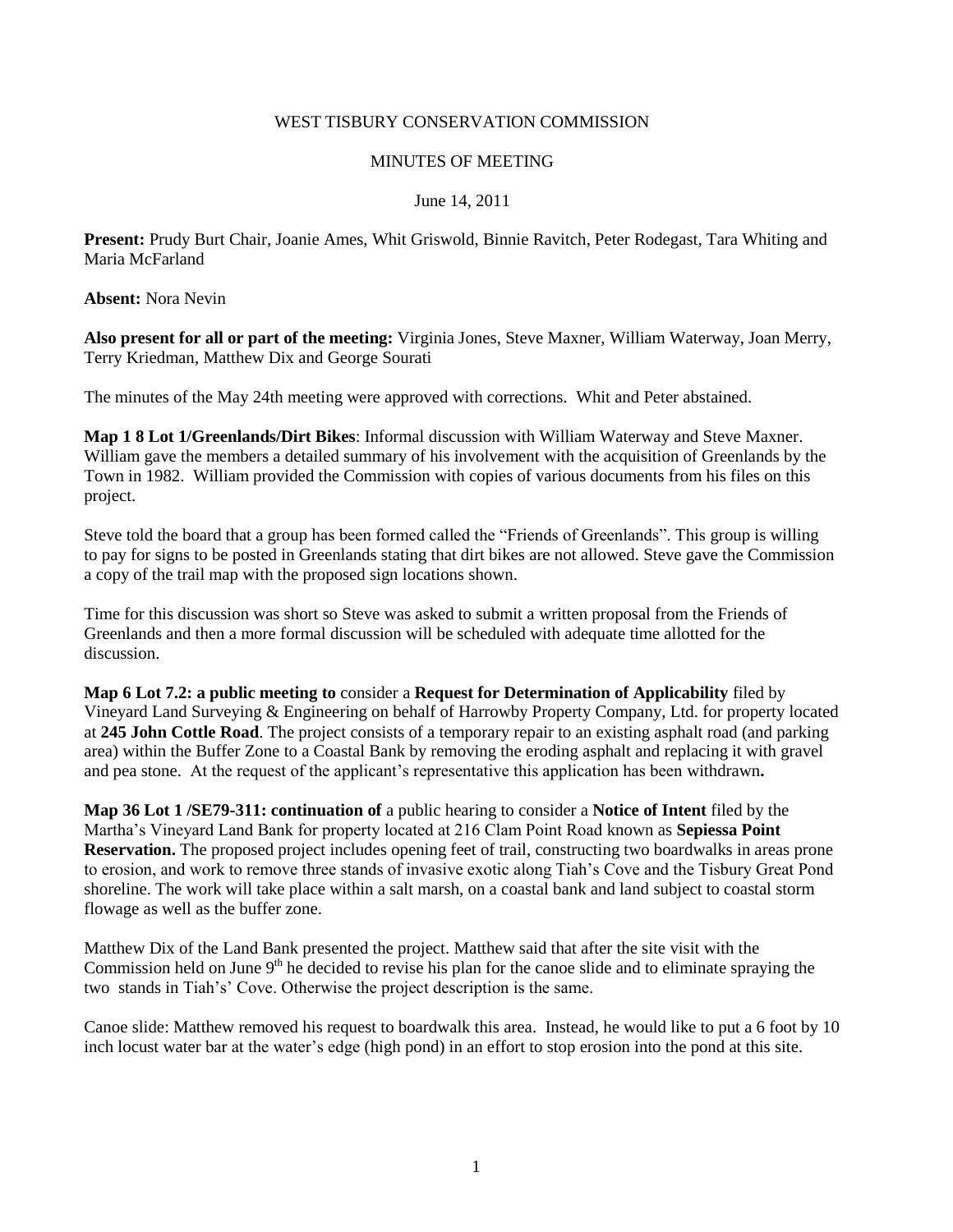Further up the cove Matthew would like to formalize the trail people have been using. A bench will be placed for people to sit. Symbolic fencing and signs will be placed to keep dogs out of the pond and to inform people that there is no water access. Sweet pepperbush will also be planted.

A boardwalk will be located near Clam Point Road where the existing trail runs through an area of Land Subject to Coastal Storm Flowage.

The Phragmites project will be focused on the point where the densest stand is located. The two stands in Tiah's Cove will be hand cut monthly throughout the summer to stop them spreading outside the property and to get rid of the seed heads. They will not be sprayed. Hand cutting will be done in these areas until it is determined whether the herbicide treatment is successful or not.

The proposal is to hand cut the Phragmites as low as possible when the pond is open sometime during the summer. By September, the plants will have grown approximately 2 feet and will be sprayed using a wetland approved version of Rodeo with a surfactant and drift control agent at a rate of 2-10% or the equivalent of 10 gallons of Rodeo. The spraying will be done using the backpack system. Maria read the project description submitted with the Notice of Intent. Matthew has a proposal from Chris Polatin that he will submit before the next meeting. Matthew will find out what type of surfactant is going to be used.

There was a general discussion about various studies that have been done on Rodeo products. Matthew said that the Land Bank Commission is not comfortable doing this type of project but that by not doing something aggressive it is like doing nothing.

It was noted that the glove method would not be used out at the Point because it is a solid stand of Phragmites. If they come back for permission to spray the two stands that are in Tiah's Cove the glove method would be used to protect other plant species that are interspersed with the .

Maria read some information on the use of Rodeo in wetlands that she received from the MACC forum into the record. (The information was provided by Brandon Faneuf of Ecosystem Solutions, Inc.)

Prudy said she talked to Chuck Hodgkinson about the project at Doctor's Creek in Chilmark. They had some problems with the way Polatin Ecological Services handled the cut Phragmites, leaving it strewn about the site. Matthew said he was aware of that situation and that the Land Bank crew would be doing the cutting and clean up.

Peter asked if soil testing or monitoring of fish stock could be done to see if there is any negative effects. Matthew said that the first evidence of a negative effect would be if no other type of vegetation grows back.

Whit asked what would happen in 10 years if the Phragmites is not treated. Matthew responded that it would continue to grow. Just mowing means continued presence of the Phragmites and more disruption by constant mowing. Chilmark Pond is an example of what will happen if left untreated.

Prudy asked about pictures of other recently completed projects to see the results over time. Matthew did not have any.

Prudy expressed concern about the impact on bees of spraying in September. Matthew said that there is not a lot of goldenrod or other plants interspersed with the Phragmites unlike up the cove where there are different plants interspersed among the Phragmites.

Whit asked about just cutting it twice a year. Matthew responded that it would stop the spread but it would not eliminate the plants. It can not be successfully taken up by the roots.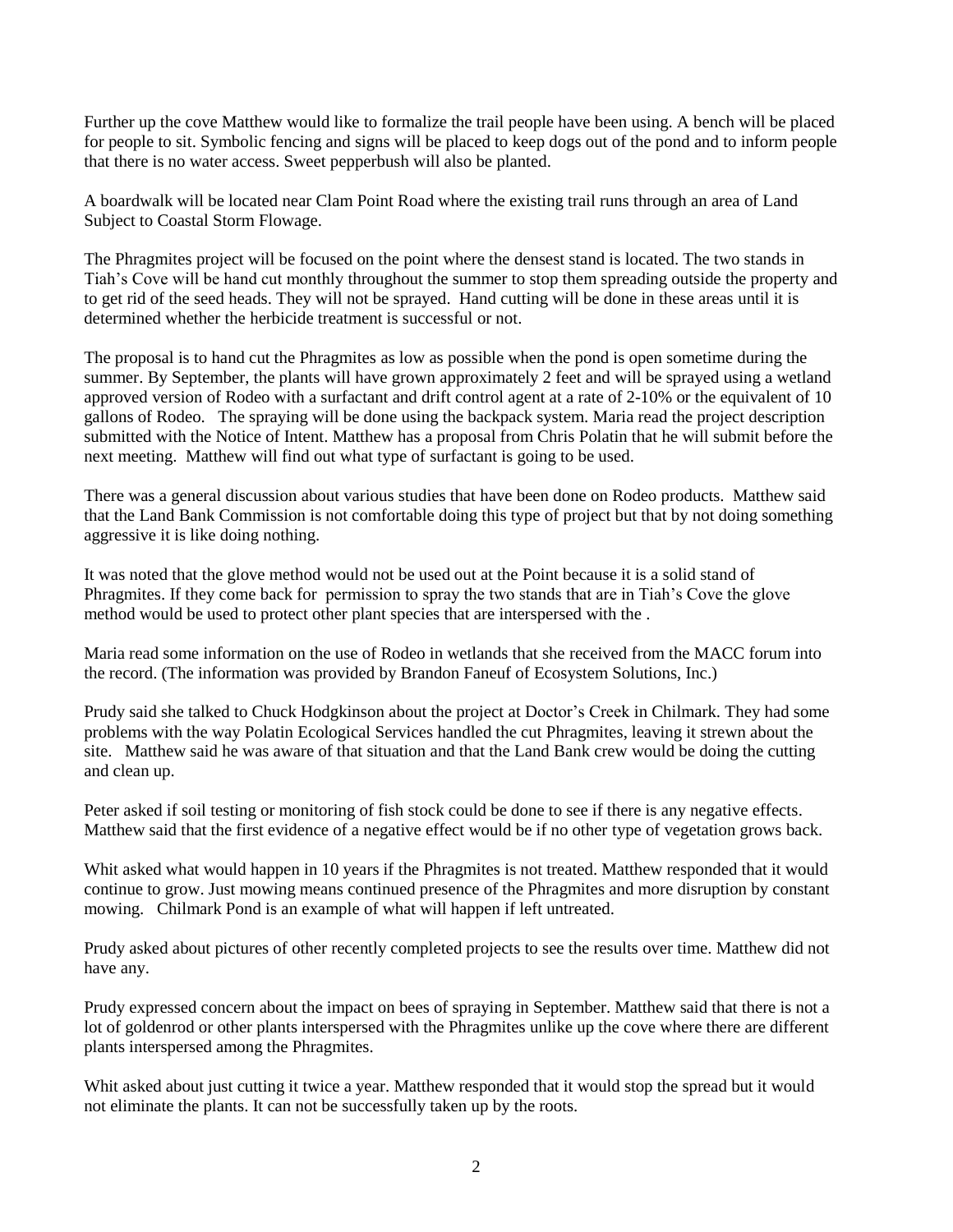# **Public Comment:**

Ginny Jones recommended research on types of products that can be used. Different types of surfactants can make the product more or less lethal or toxic to aquatic life. Ginny also asked about the effectiveness of doing the spraying on a hot day. Matthew did not know if it made a difference. Ginny also reminded everyone that there is a very viable fishery in the Great Pond although she and Matthew both said Rick Karney is not concerned.

Prudy read a letter submitted by Ginny into the record regarding the research being done on the impacts of Rodeo and asked that spraying be strictly monitored.

There being no further discussion Prudy closed the public hearing.

A motion was made and seconded that the project be approved as revised and presented subject to the receipt prior to the June 28<sup>th</sup> meeting of a detailed project schedule from Polatin Ecological Services which includes an estimate of the amount of Rodeo to be used in each of the three years of the project; the type of surfactant to be used, a detailed time line and approval of special conditions.

There being no further discussion the vote on the motion was Binnie, Peter, Tara and Whit in favor. Prudy opposed. The project is approved.

Matthew asked if he could start the cutting if the pond is opened prior to the issuance of the Order. He was cautioned not to, as there is always the possibility of an appeal.

**Map 11 Lot 36/SE 79-306: continuation** of the public hearing on a **Notice of Intent** to construct a driveway over a vegetated wetland in order to access a residential building site. George Sourati submitted a revised Notice of Intent and project plan that incorporates most of the recommendations of the LEC Environmental Consultants set forth in their report dated May 16, 2011.

George said that he has one issue with the consultant's report that he has not resolved. He is not sure if he agrees that this is an area that has Bordering Land Subject to Flooding. If it is, then he still has substantial work to do on the project plan. He asked for and was granted permission to speak directly with Mark Manganello of LEC. George said he was also going to consultant with another engineer.

# **Discussion:**

Prudy asked about the need to have the total alteration be 16ft wide. The sides will be planted and the finished driveway will be 10 ft. wide with 3 feet on each side. On one side is the existing path that will be vegetated. George said he did not count the existing path in terms of the amount of alteration.

Whit asked for information about the size of the watershed that contributes to this wetland. George said that may not be an easy question to answer.

# **Public comment:**

Terry Kriedman asked if the water does not flow out of the pond year round why is there almost always water flowing into her pond. It is most likely groundwater. Prudy suggested that Terry Kriedman could call Don Liptack of the NRCS in Barnstable for further help with the runoff issues on her property.

Joanie Merry said she has no objection.